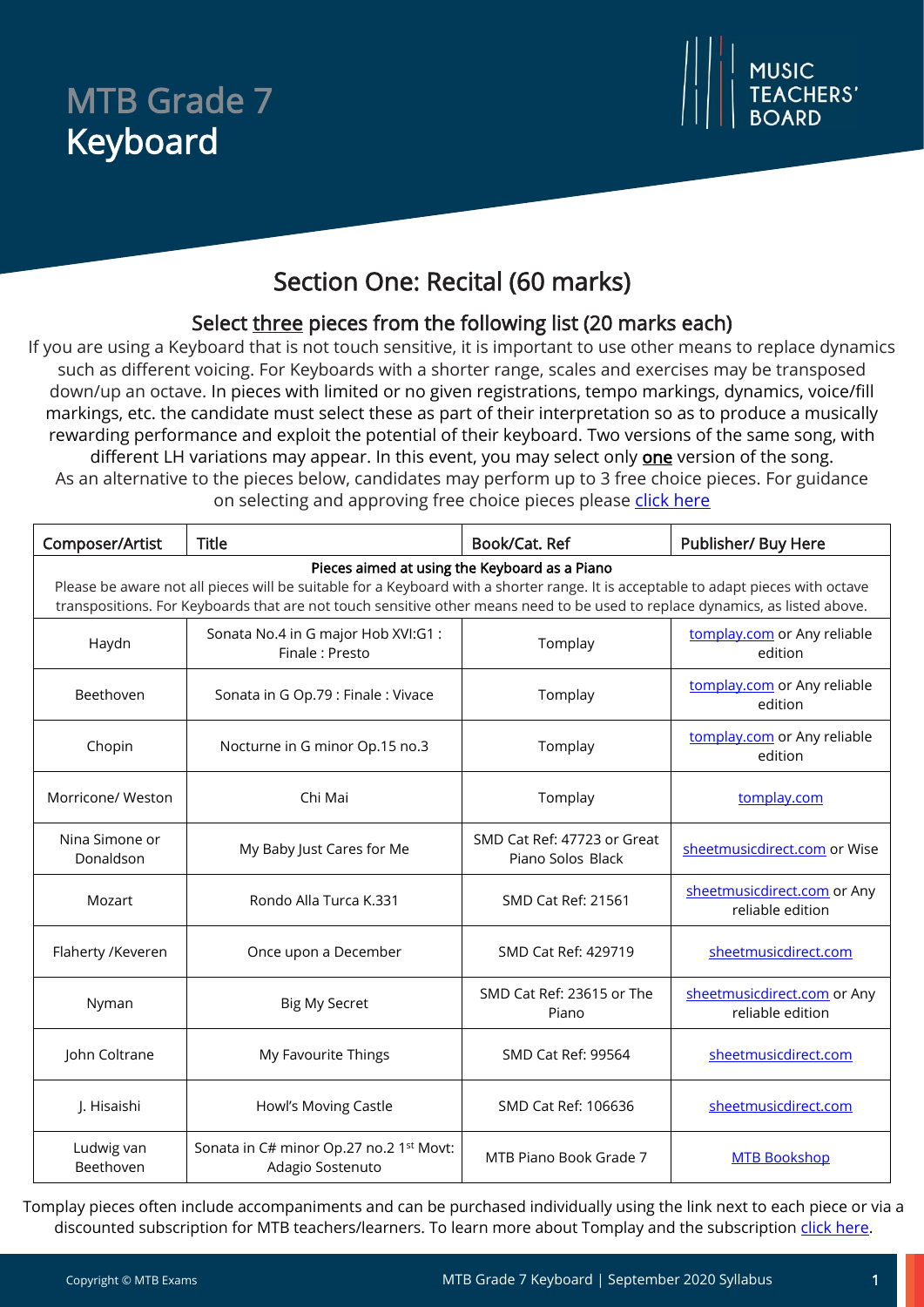# MTB Grade 7 Keyboard



| Composer/Artist                | <b>Title</b>                                                  | Book/Cat. Ref                                           | Publisher/ Buy Here                          |
|--------------------------------|---------------------------------------------------------------|---------------------------------------------------------|----------------------------------------------|
| Claude Debussy                 | Reverie                                                       | MTB Piano Book Grade 7                                  | <b>MTB Bookshop</b>                          |
| Moritz Moszkowski              | Tarantella                                                    | MTB Piano Book Grade 7                                  | <b>MTB Bookshop</b>                          |
| Domenico Scarlatti             | Sonata in CK159                                               | MTB Piano Book Grade 7                                  | <b>MTB Bookshop</b>                          |
| Ludwig Schytte                 | Nocturne                                                      | MTB Piano Book Grade 7                                  | <b>MTB Bookshop</b>                          |
| Johann Friedrich<br>Burgmuller | Rondo alla Turca                                              | MTB Piano Book Grade 7                                  | <b>MTB Bookshop</b>                          |
| Hamilton                       | Cry Me a River                                                | Great Piano Solos Purple                                | Wise                                         |
| John Barry                     | Goldfinger                                                    | Great Piano Solos Purple                                | Wise                                         |
| Beethoven                      | Sonata in G Op.79 3rd Movt: Vivace                            | N/A                                                     | Any reliable edition                         |
| Kabalevsky                     | Sonatina in C Op.13 1st or 3rd Movt:<br>Presto                | N/A                                                     | Boosey and Hawkes or any<br>reliable edition |
| Florence Price                 | Silk Hat and Walking Cane                                     | Piano Music of Africa and the<br>African Diaspora Vol 2 | <b>OUP</b>                                   |
| Wallace McClain<br>Cheatham    | Prelude No. 2 " Poor Mourner's Got A<br>Home"                 | Piano Music of Africa and the<br>African Diaspora Vol 2 | <b>OUP</b>                                   |
| Khatchaturian                  | Sonatina in C 1 <sup>st</sup> Movt: Allegro                   | N/A                                                     | <b>Edition Peters</b>                        |
| Leighton                       | nd<br>Sonatina no.2 2 <sup>"</sup> Movt: Andante<br>Sostenuto | N/A                                                     | Legnick                                      |
| Fibich                         | Poème Op.41 no.4                                              | N/A                                                     | <b>IMSLP</b>                                 |
| Heller                         | Epilogue Op.45 no.25                                          | N/A                                                     | Any reliable edition                         |
| Ligeti                         | Musica Ricercata No.7                                         | N/A                                                     | Schott                                       |
| Taylor                         | I Wish I Knew How it Felt to be Free                          | Great Piano Solos Black                                 | Wise                                         |